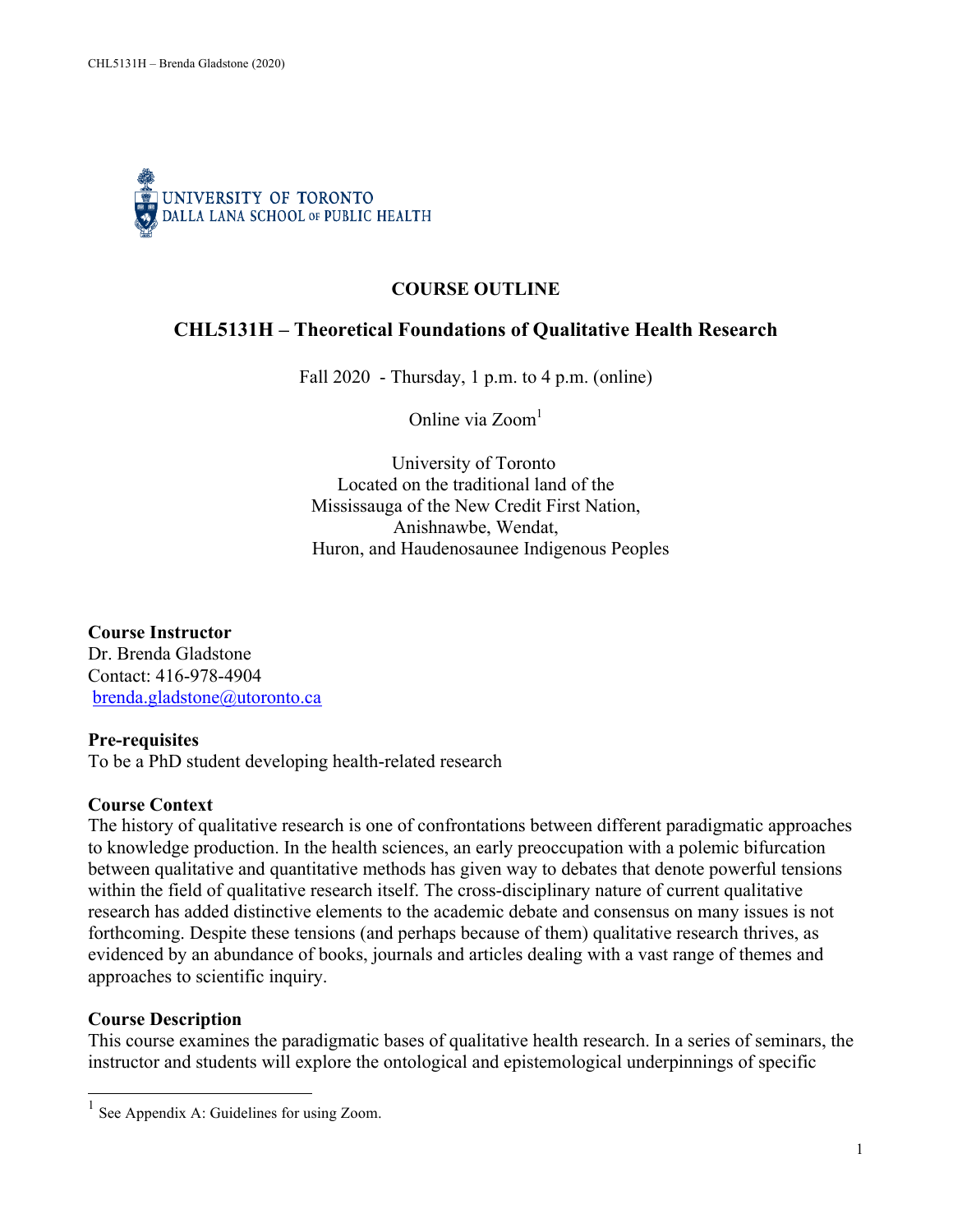theoretical frameworks for knowledge production, and consider the methodological implications that emanate from these foundations. Specific debates related to theories employed in the field of health, research questions, methodological designs, the positionality and reflexivity of the researcher, epistemological rigour, and ethics will be discussed. This course addresses current debates, which are relevant to students in all health science disciplines.

## **Course Objectives**

- To understand paradigms for knowledge production and key theoretical foundations that inform qualitative studies in the health sciences
- To describe the link between onto-epistemology and methodology and to show how different epistemic approaches to inquiry are connected to decisions about how social phenomena in the health sciences are studied
- To examine well-established and innovative methodologies for qualitative health research
- To discuss elements for epistemological and methodological rigour (epistemological congruence) and ethics as process in qualitative health research
- To explore qualitative approaches that address individual research interests

## **Teaching and Learning Strategies**

This course will involve lectures, seminars and group discussion. Learning will take place both inside and outside the classroom (CHL5131 will offered online via Zoom in fall 2020, please see: Guidelines for using Zoom, Appendix A). Students are expected to come to class prepared to participate and contribute to the development of topics. Assignments are to be submitted on the specified dates; extensions must be negotiated with the course instructor one week prior to the due date. A penalty of 2% per day will be applied to late assignments. Written work should adhere to a particular bibliographic format (e.g. Vancouver, APA, etc.) and the specified page length.

Each student will be responsible for the work assigned in the following areas:

### **1. Class Seminar (25%)**

Each student will plan and lead one presentation and group discussion that elaborates on the topic in a given week. This one-hour discussion is based on a critical analysis of the required class readings and an empirical research article selected by the student(s) to illustrate the topic discussed. The student(s) leading the seminar must make the suggested article available to class members *at least one week* before the class and provide a brief outline of the topic, including objectives/questions for discussion. If more than one student leads the seminar the presentation will be assigned a group grade.

# **2. Reflexive Paper (25%)**

This paper provides a critical analysis in response to the question: "who am I as a researcher?" Students should consider biographical, professional/disciplinary and conceptual/theoretical orientations that shape their positionality as a researcher and how this contributes to the formation of the research question and the study methodology and design. The paper should be 4 pages long, double-spaced, Times New Roman font size 12, references on additional pages. The paper is due **October 26th**. An electronic copy of the paper must be submitted to:  $Brenda.gladstone@utoronto.ca$ .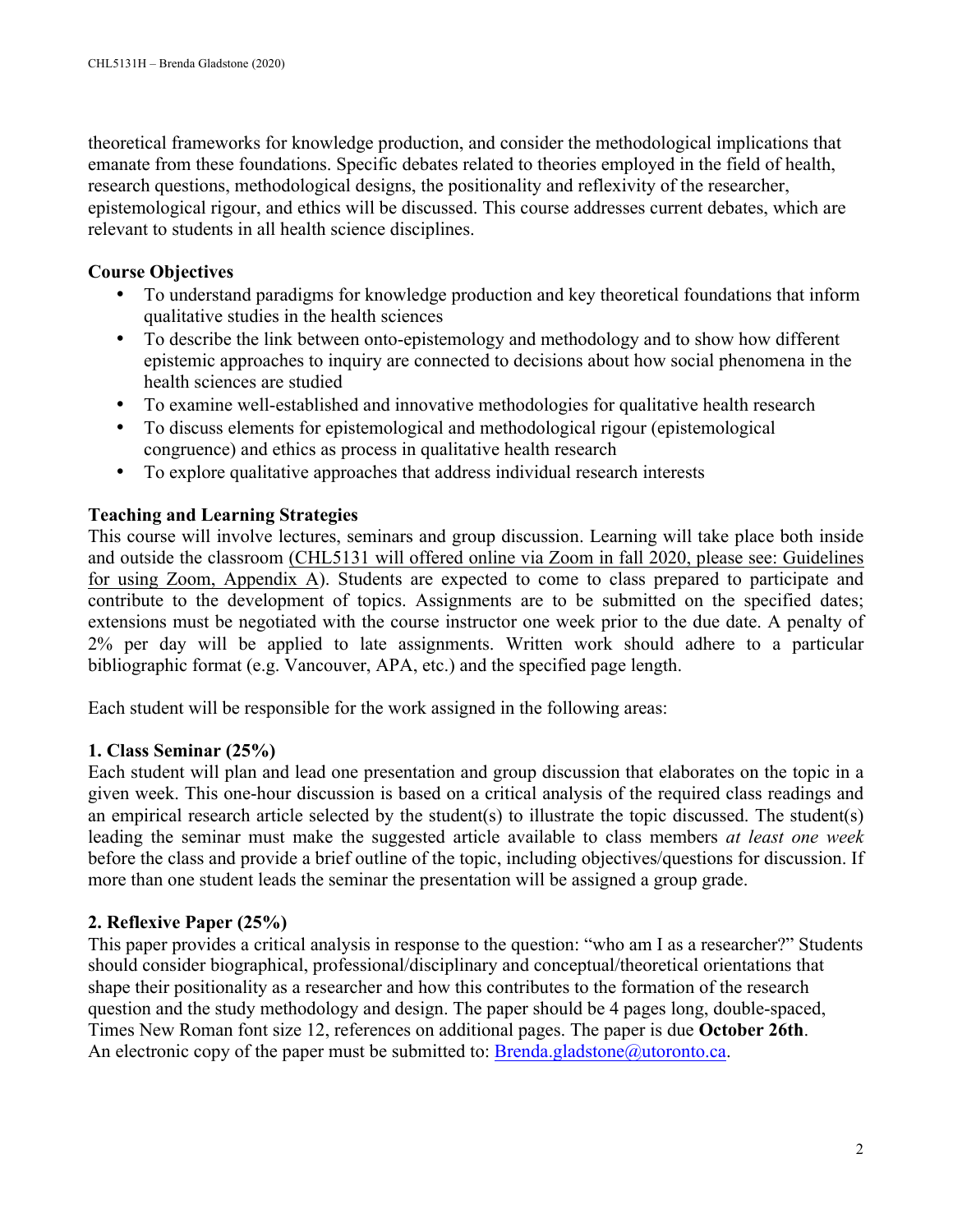# **3. Final Paper (50%)**

This paper examines "the onto-epistemological congruence of my study". Students should describe the particular paradigm their work is oriented toward and the theory/theoretical framework they are considering, making a clear argument explaining how this approach is aligned with their research question and proposed methodology. They should address questions of rigour and ethics as relevant to their proposed study. Some students may want to discuss specific methods for data generation, but this is not required. The paper should be 10 pages long, double spaced, Times New Roman, font size 12; references on additional pages. The paper is due **December 14th**. An electronic copy of the paper must be submitted to: Brenda.gladstone@utoronto.ca.

# **Grading**

The criteria for evaluation in all three assignments include: the key argument or objective(s) is clearly stated; theoretical orientation is explored; key concepts/ themes are introduced and contextualized; critiques to the topic under discussion are raised; presentation is clear and stimulating and/or the document is well-written; and references include, but go beyond course material. Grading of assignments will follow the School of Graduate Studies grading and evaluation policy (A+ to B- or FZ). The grading plan for the course is:

# **Grading Plan & Due Dates**

| Assignment $#1$ | Class seminar*  | 25% of final grade              | <b>TBD</b>       |
|-----------------|-----------------|---------------------------------|------------------|
| Assignment $#2$ | Reflexive Paper | $\frac{1}{25}$ % of final grade | Due: October 26  |
| Assignment # 3  | Final Paper     | 50 % of final grade             | Due: December 14 |

\*See Seminar Presentation Evaluation Form posted on Quercus for grading criteria for this assignment.

### **Criteria for Grading Written Assignments**:

| $B+$         | Understanding of the central ideas/arguments covered in the course readings,<br>class presentations and discussions, applied to the student's research interests;<br>Well-written -coherent, well organized and concise.                                                                                                                                                          |
|--------------|-----------------------------------------------------------------------------------------------------------------------------------------------------------------------------------------------------------------------------------------------------------------------------------------------------------------------------------------------------------------------------------|
| $A -$        | The above, plus the ability to integrate and analyze the ideas/arguments covered<br>in the course readings, class presentations and discussions, applied to the<br>student's research interests.                                                                                                                                                                                  |
| $\mathsf{A}$ | The above, plus the ability to go beyond the ideas/arguments covered in the<br>course readings, class presentations and discussions, in a critical and constructive<br>manner (i.e., compare and contrast ideas/arguments, consider their implications,<br>articulate your own position in relation to the central ideas/arguments; the ability<br>to support your own position). |
| $A+$         | The above, plus intellectual creativity and flexibility (e.g., a new synthesis,<br>insight or application).                                                                                                                                                                                                                                                                       |

### **Grading of Written Assignments**

All written assignments are subject to the grading regulations as outlined by the School of Graduate Studies. In this course late assignments are subject to a penalty of 2% per day. Late assignments will not be accepted after 14 days of the due date.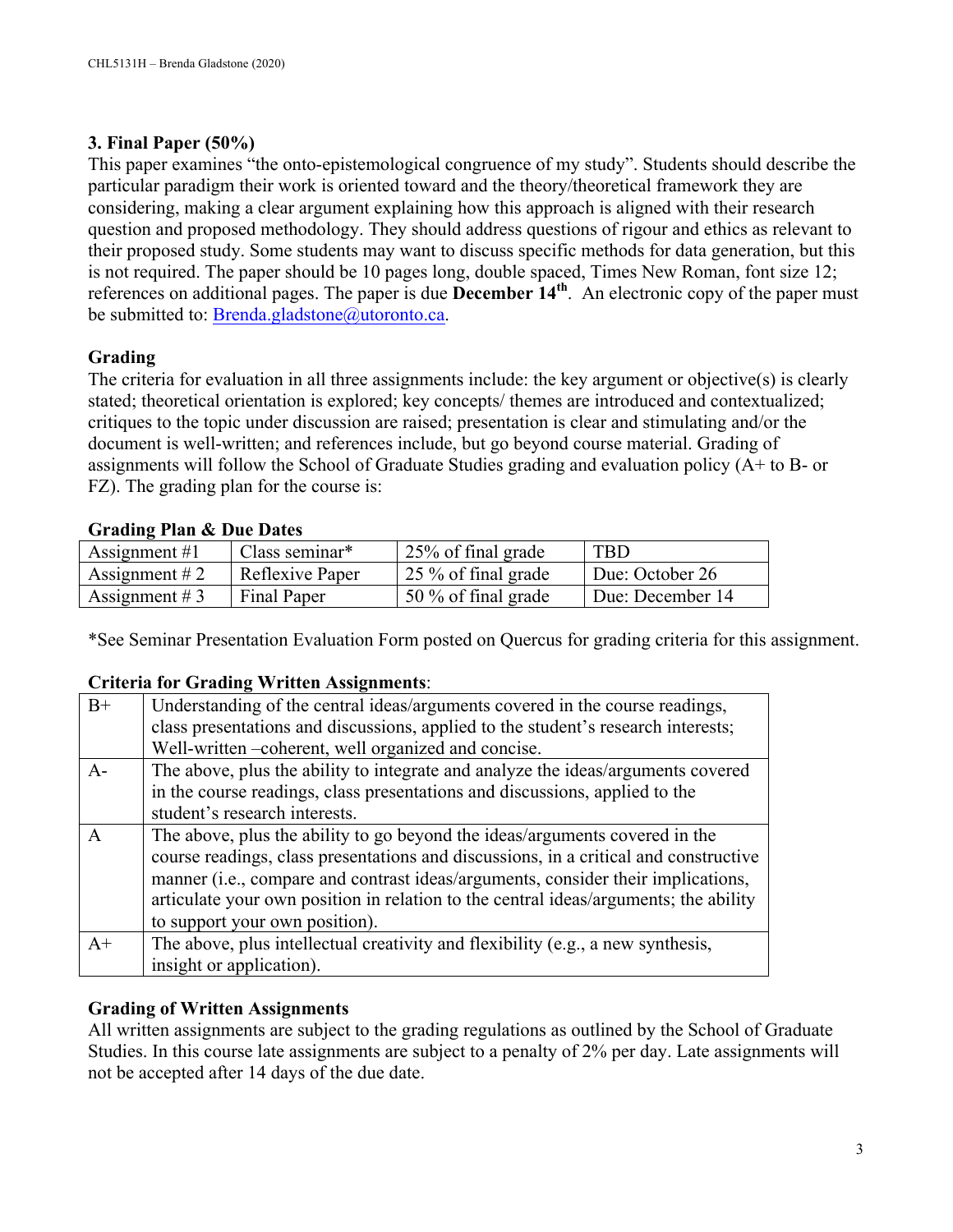### **Academic Integrity:**

Academic integrity is essential to the pursuit of learning and scholarship in a university, and to ensuring that a degree from the University of Toronto is a strong signal of each student's individual academic achievement. As a result, the University treats cases of cheating and plagiarism very seriously. The University of Toronto's Code of Behaviour on Academic Matters outlines the behaviours that constitute academic dishonesty and the processes for addressing academic offences: (http://www.governingcouncil.utoronto.ca/Assets/Governing+Council+Digital+Assets/Policies/PDF/pp jun011995.pdf)

University of Toronto's policy regarding plagiarism: http://www.writing.utoronto.ca/advice/using-sources/how-not-to-plagiarize

Potential offences include, but are not limited to:

*In papers and assignments:*

•Using someone else's ideas or words without appropriate acknowledgement.

•Submitting your own work in more than one course without the permission of the instructor.

•Making up sources or facts.

•Obtaining or providing unauthorized assistance on any assignment.

*On tests and exams:*

•Using or possessing unauthorized aids. •Looking at someone else's answers during an exam or test.

•Misrepresenting your identity.

### **Accessibility and Accommodation:**

The University provides academic accommodations for students with disabilities in accordance with the terms of the Ontario Human Rights Code. This occurs through a collaborative process that acknowledges a collective obligation to develop an accessible learning environment that both meets the needs of students and preserves the essential academic requirements of the University's courses and programs. For more information, or to register with Accessibility Services, please visit: http://studentlife.utoronto.ca/as

### **Course Communication**

Please ensure that you have an active "your.name@mail.utoronto.ca" email address as this is the only one to which faculty will respond.

### **Writing Support**

### **1. Graduate Centre for Academic Communication (GCAC)**

The Graduate Centre for Academic Communication (GCAC) was formerly known as the Office of English Language and Writing Support (ELWS). GCAC offers a wide range of free non-credit courses throughout the academic year.

School of Graduate Studies University of Toronto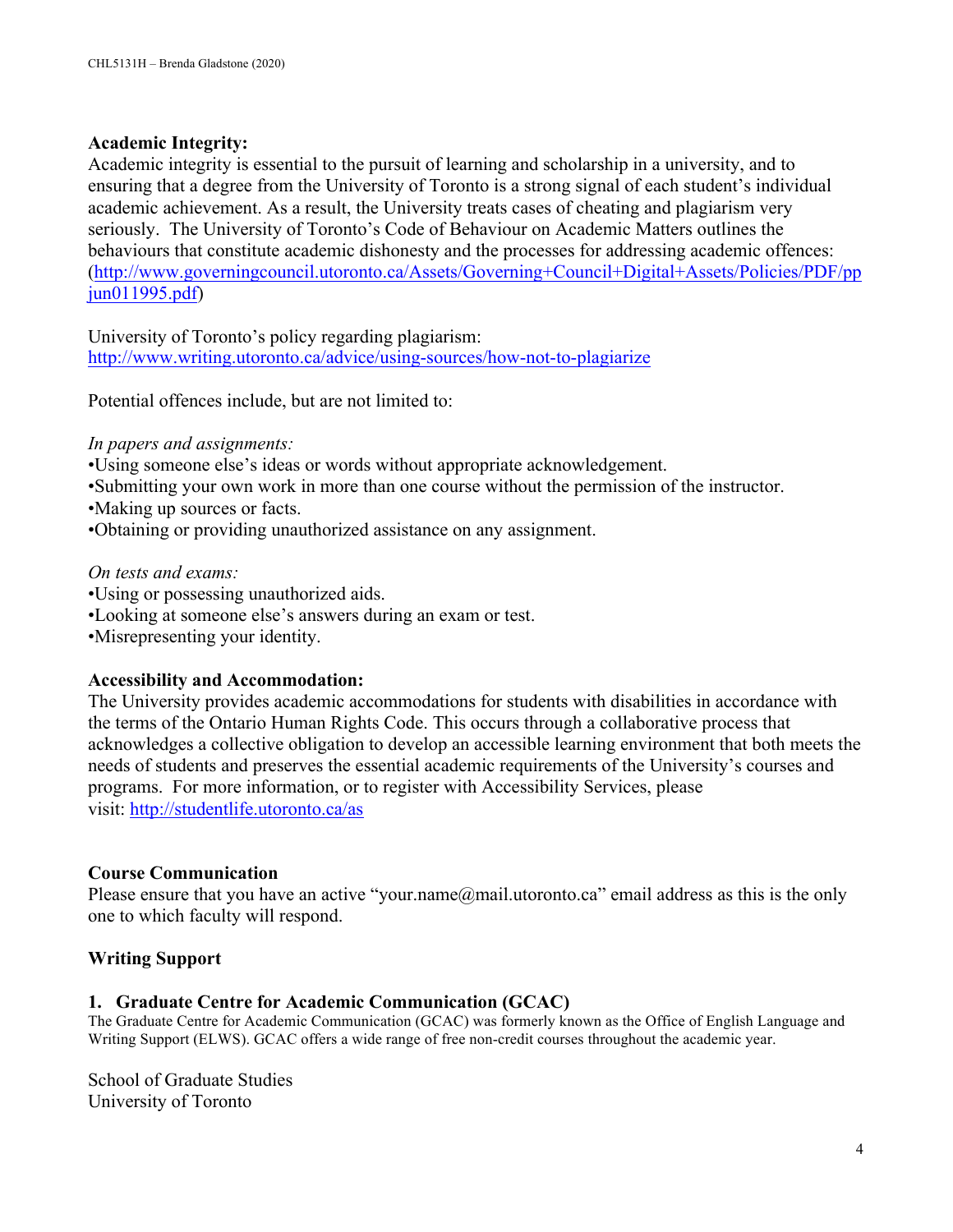704 Spadina Avenue, 2nd Floor Toronto, ON, Canada M5S 2J2 Sgs.gcac@utoronto.ca 416-946-7485

The GCAC Listserv is a broadcast list designed to keep graduate students up to date about GCAC offerings. It is not a discussion list. To subscribe to the list, send an email to listserv@listserv.utoronto.ca (upper or lower case is acceptable). In the BODY of the message, type a command of the form:

subscribe gcac-l firstname lastname

#### 2. **Health Sciences Writing Centre**

- BN317: rm.317, Faculty of Physical Education and Health, 55 Harbord St.
- HS151: rm.151, Faculty of Nursing, 155 College St.
- PB416: rm.416, Faculty of Pharmacy, 144 College St.
- SK326: rm.326, Faculty of Social Work, 246 Bloor St. W.

URL: http://www.hswriting.ca/ (use this site to book an appointment)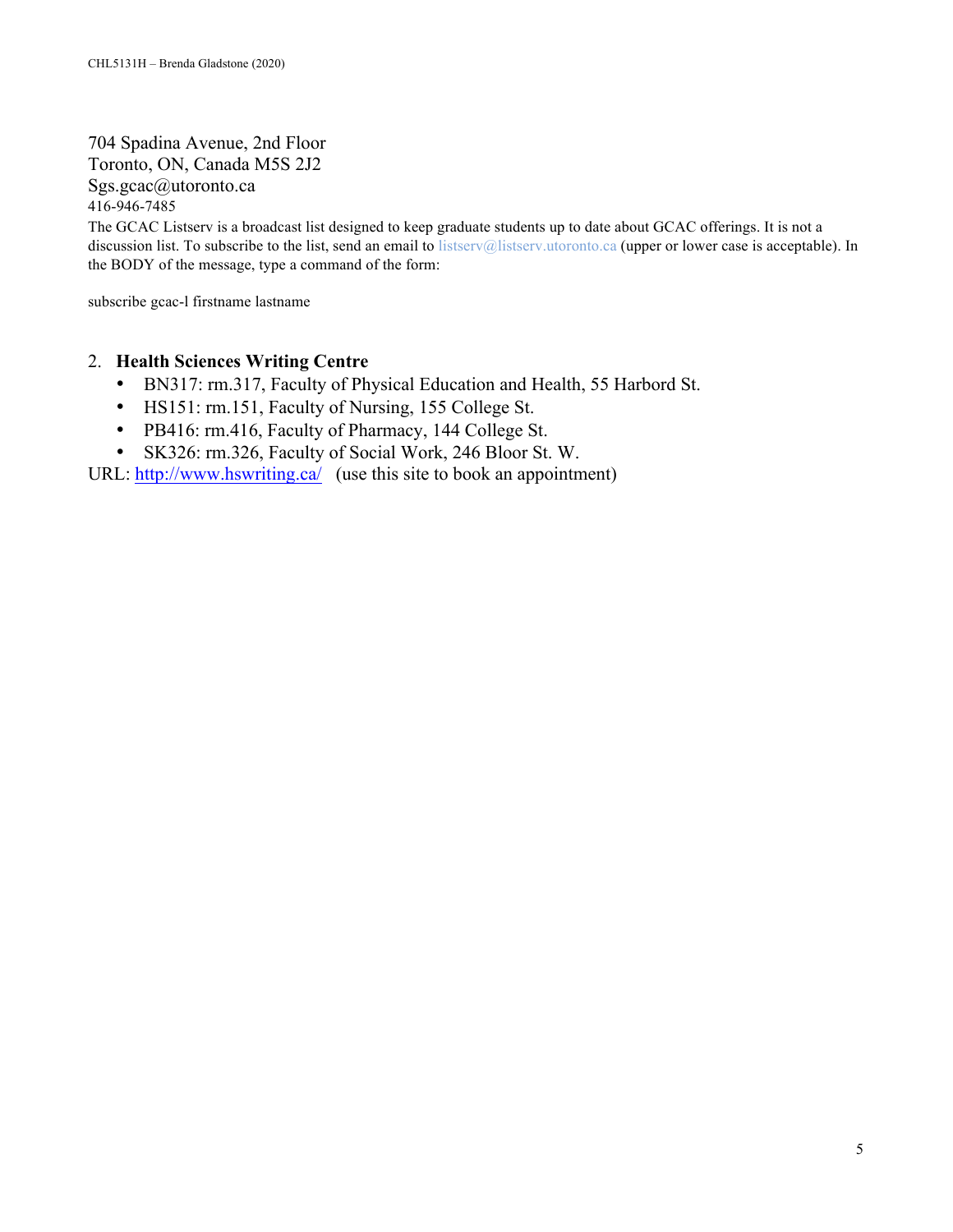## **The Centre for Critical Qualitative Health Research ('CQ') at the University of Toronto**



This course is part of CQ"s Essentials of Qualitative Research curriculum. CQ is an extra-departmental unit in the Dalla Lana School of Public Health also supported by the Faculties of Kinesiology and Physical Education, Nursing, Pharmacy, Social Work, and the Rehabilitation Sciences Institute. CQ builds capacity in the health sciences to advance critical and theoretically informed qualitative inquiry. As a hub for researchers, graduate students, and professors teaching qualitative methodology, its academic fellows promote research that addresses the socio-political dimensions of health and questions prevailing assumptions that naturalize health, for example, as individual and biological phenomena.

Visit the CQ website www.ccqhr.utoronto.ca to learn more about CQ's resources and activities, which include other QR courses (Essentials of Qualitative Research Course Series), free methodology seminars (At the Centre Speaker Series; 3-4 seminars per term), the Certificate in Advanced Training in Qualitative Health Research Methodology for PhD students, and the Joan Eakin Award for Methodological Excellence in a Qualitative Doctoral Dissertation.

### **Useful Qualitative Links, Online Resources and Journals**

Centre for Critical Qualitative Health Research, Facey, M., Gastaldo, D., Gladstone, B., & Gagnon, M. (2018). *Learning and Teaching Qualitative Research in Ontario: A Resource Guide*. Toronto: eCampusOntario. Retrieved from http://qualitativeresearchontario.openetext.utoronto.ca/

International Collaboration for Participatory Health Research Methodology: http://www.icphr.org/

International Institute for Qualitative Methodology: http://www.uofaweb.ualberta.ca/iiqm/index.cfm

The Qualitative Report: http://www.nova.edu/ssss/QR/index.html

FQS: Online International Journal: http://qualitative-research.net/fqs/fqs-eng.htm

### **Some Journals of Interest for this Class**

Critical Public Health Health: An Interdisciplinary Journal for the Social Study of Health, Illness and Medicine International Journal of Qualitative Methods Journal of Contemporary Ethnography Nursing Inquiry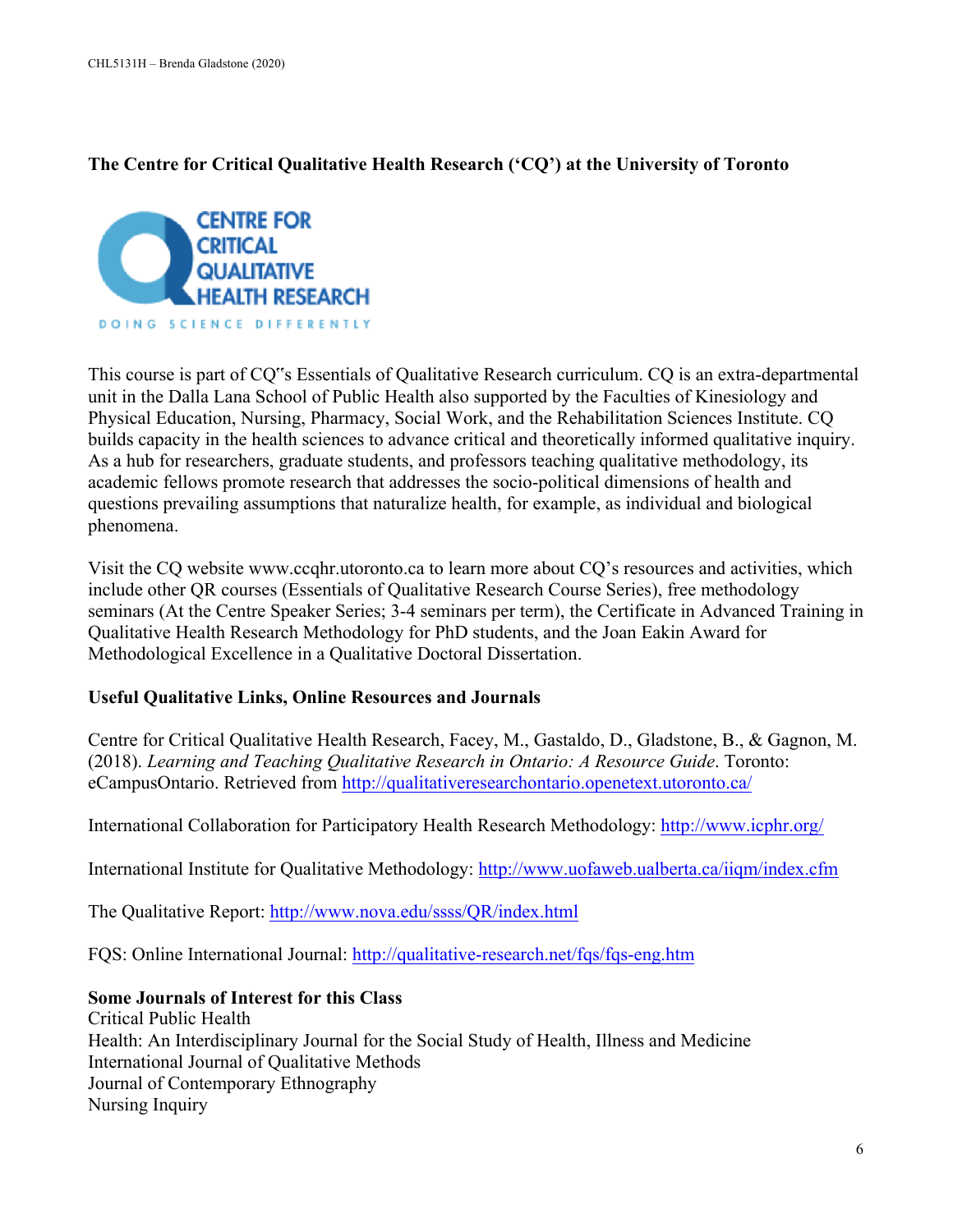Research in Nursing and Health Qualitative Health Research Qualitative Inquiry Qualitative Research Qualitative Social Work Qualitative Sociology Social Science and Medicine Sociology of Health and Illness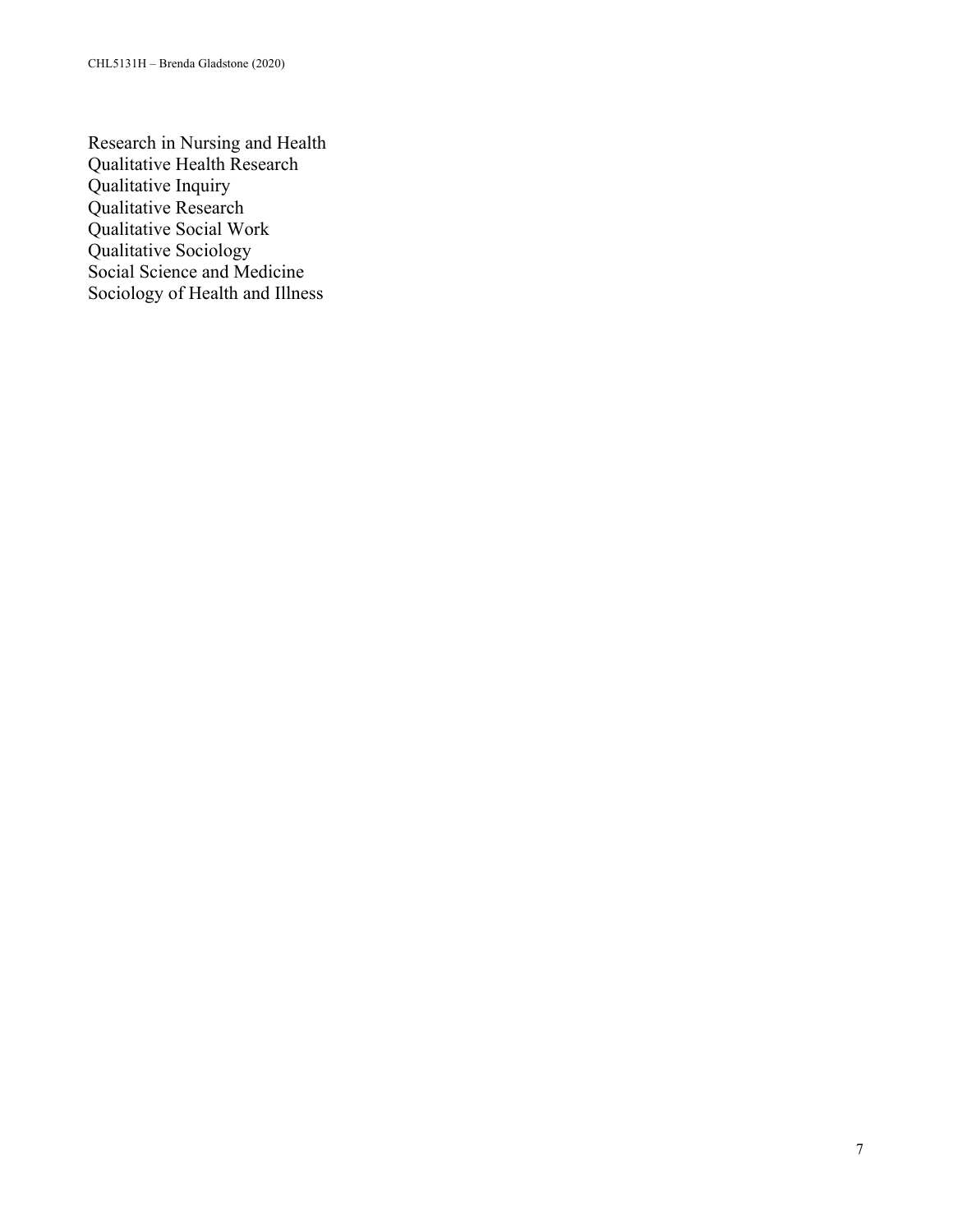### **Graduate Department of Public Health Sciences Dalla Lana School of Public Health University of Toronto**

#### **CHL5131H – Theoretical Foundations of Qualitative Health Research** Fall 2020, Thursday, 1 p.m. to 4 p.m. Location: Online

#### **Course Schedule**

#### **September 10** Introduction to the course

### **Part I: Foundations of Qualitative Research**

**17** Paradigms for knowledge production: What is critical qualitative research? What is the focus of current paradigms for knowledge production? (Students select their class seminars)

**24** Will this be a qualitative study? Developing a qualitative research question.

#### **October 01 NO CLASS**

**08** Phenomenological and social constructionist approaches: a focus on meaning

**15** Feminist and emancipatory approaches: a focus on power structures

**22** Part 1) Post/structuralism (postmodernism): a focus on power relations

Part 2) an introduction to post/humanism, new materialisms: a focus on matter; and an introduction to Indigenous ways of knowing: a relational focus

**\*Paper # 1 due October 26** (submit electronic copy to: Brenda.gladstone@utoronto.ca)

#### **Part II: Methodological and Design Issues**

| October  | 29 Qualitative designs 1: Ethnography                                                  |
|----------|----------------------------------------------------------------------------------------|
| November | <b>05</b> Qualitative designs 2: Case Study and Grounded Theory                        |
| November | 12 Qualitative designs 3: Participatory, community- and arts-based research approaches |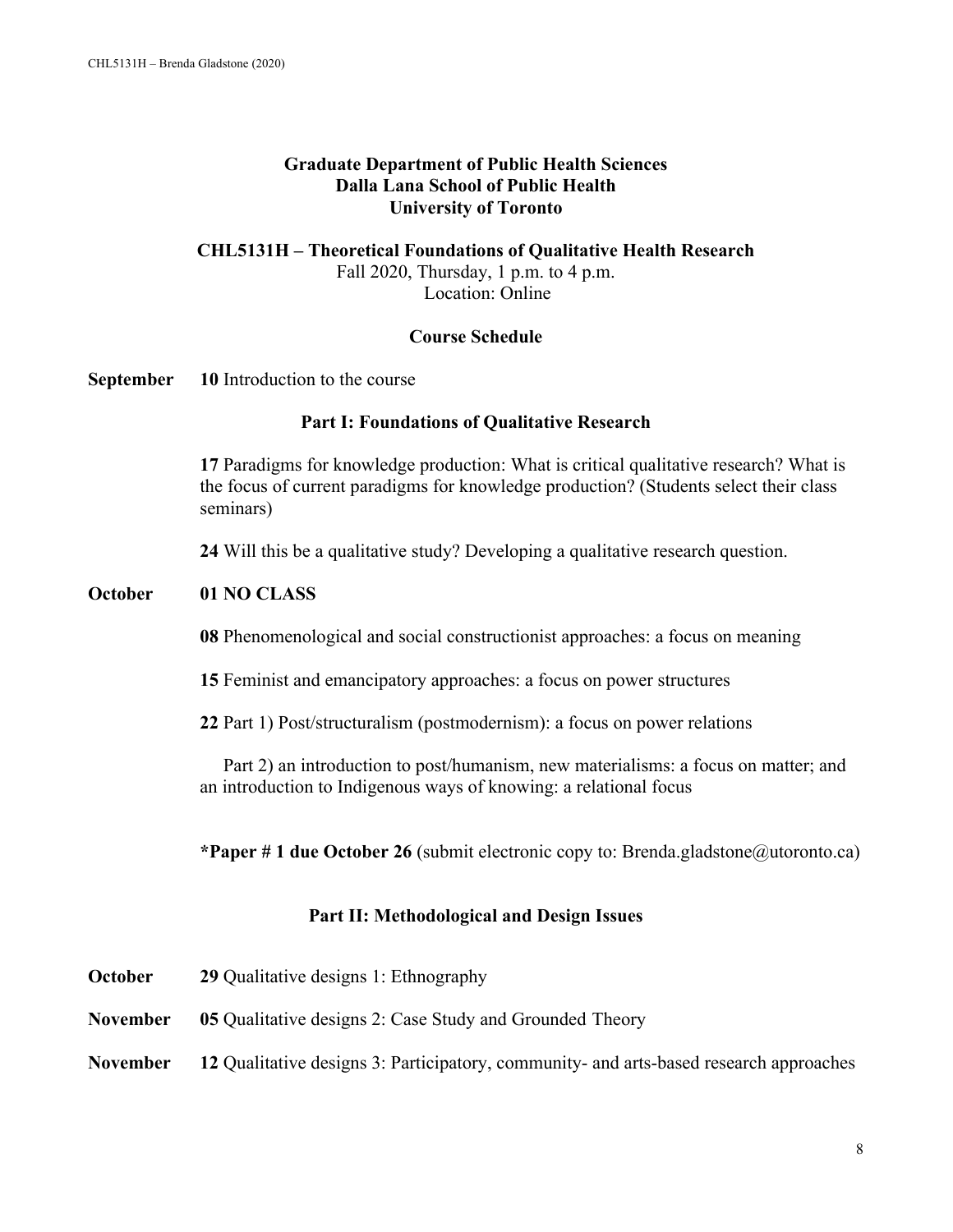**19** Qualitative designs 4: Guidance or constraint? Generic qualitative approaches

**26** Epistemological and methodological rigour: Reflexivity, positionality and the quality of qualitative research

**December 03** Ethics as process

**\* Final paper due December 14th** (submit electronic copy to: Brenda.gladstone@utoronto.ca

\*\*\*

## **READINGS & RESOURCES**

## **Part I: Foundations of Qualitative Research**

### **September 10 - The role of the researcher: Positioning yourself as a qualitative health researcher**

### **Required Readings:**

- 1. Reimer-Kirkham, S. & Anderson, J.M. (2010). The advocate-analyst dialectic in critical and post-colonial feminist research. *Advances in Nursing Science*, 33 (3): 196-205.
- 2. Becker, H. (1967). Whose side are we on? *Social Problems*, 14 (3), pp. 239-247.

### **Additional Resources:**

3. Mah, K. (August 15, 2018). Studying qualitative research: Nudging my inner health scientist [video file]. Retrieved from: http://qualitativeresearchontario.openetext.utoronto.ca/

\*Direct link to the video here: http://qualitativeresearchontario.openetext.utoronto.ca/chapter/video-module-1-foundations-ofqualitative-inquiry/

### **Optional Readings**:

4. Teti, M., Schatz, E. & Liebenberg, L. (2020). Methods in the time of COVID-19: The vital role of qualitative inquiries. *International Journal of Qualitative Methods*, 19:1-5.

**September 17 - Paradigms for knowledge production: What is critical qualitative research? What is the focus of current paradigms for knowledge production?**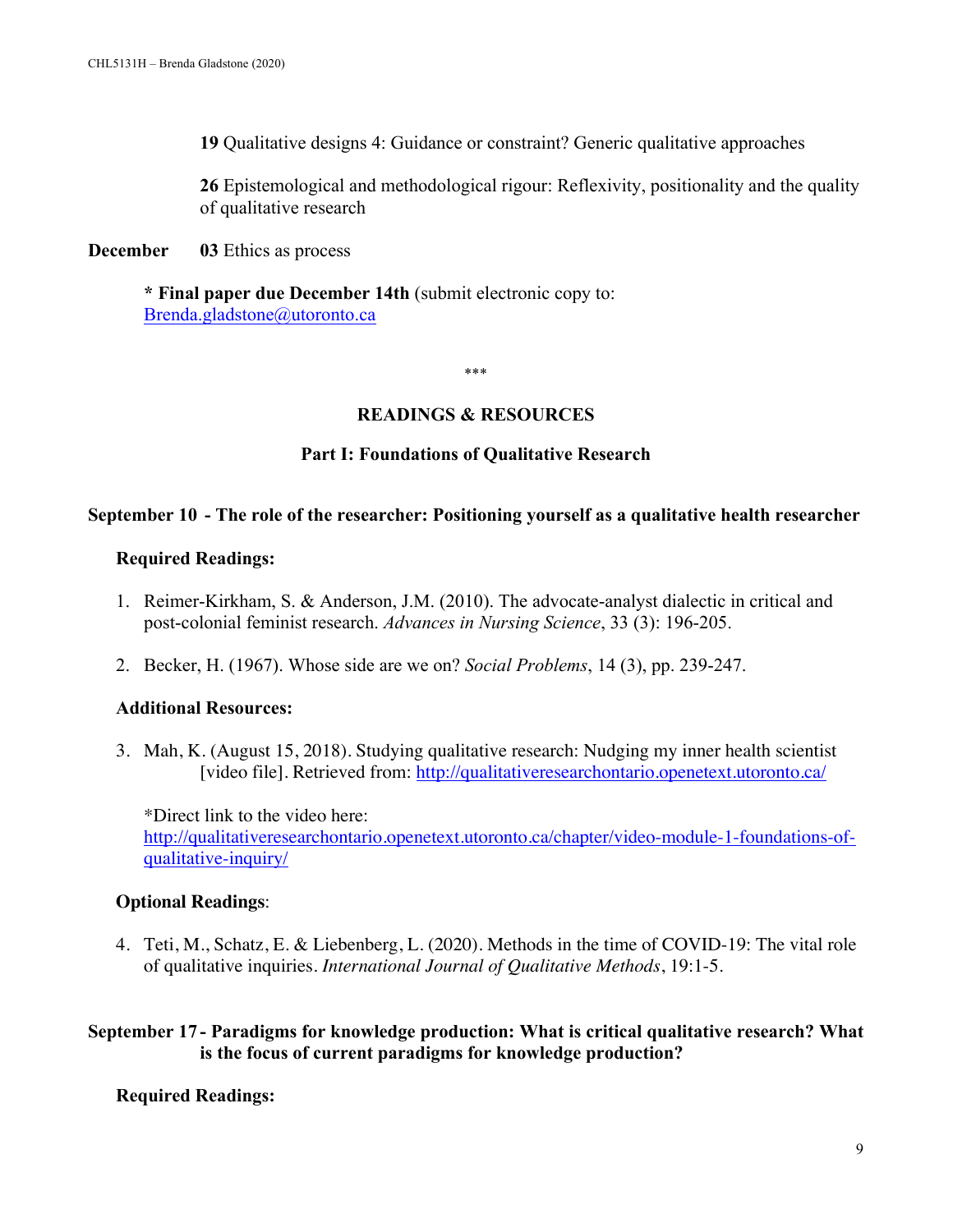- 1. Denzin, Norman. (2015). What is critical qualitative inquiry? In G.S. Canella, M. Salazar-Pérez and P.A. Pasque (Eds.). Critical Qualitative Inquiry – Foundations and Futures. Walnut Creek, CA: Left Coast Press, Pp. 31-49.
- 2. Giacomini, M. (2010). Theory matters in qualitative health research. The Sage Handbook of Qualitative Methods in Health Research. Bourgeault, I., Dingwall, R., deVries, R. (Eds.). Sage: London, Pp. 125-156.
- 3. Collins, C.S. & Stockton, C.M. (2018). The role of theory in qualitative research. *International Journal of Qualitative Methods,* 17:1-10.

## **Additional Resources**

- 4. Gastaldo, Denise (2017). Research paradigms table.
- 5. Gastaldo, D. (August 15, 2018). Theoretical congruence and rigour in qualitative health research.

[video file] Retrieved from: http://qualitativeresearchontario.openetext.utoronto.ca/

\*Direct link to the video here: http://qualitativeresearchontario.openetext.utoronto.ca/chapter/video-module-2-theoreticalfoundations-of-qualitative-health-research/

### **September 24 - Will this be a qualitative study? Developing a qualitative research question**

# **Required Readings:**

- 1. Eakin, J., Robertson, A., Poland, B., Coburn, D., Edwards, R. (1996). Towards a critical social science perspective on health promotion research. Health Promotion International, 11(2): 157- 165.
- 2. Schwartz-Shea, P. & Yanow, D. (2012). Ways of knowing: Research questions and logics of inquiry. Interpretive Research Design: Concepts and Processes. London: Routledge, Chapter 2, Pp. 24-44.
- 3. Agee, J. (2009). Developing qualitative research questions: a reflective process. International Journal of Qualitative Studies in Education, 22(4): 431-447.

# **Optional Readings**:

4. Alvesson, M. & Sandberg, J. (2011). Generating research questions through problematization. Academy of Management Review. 38(2): 247-271.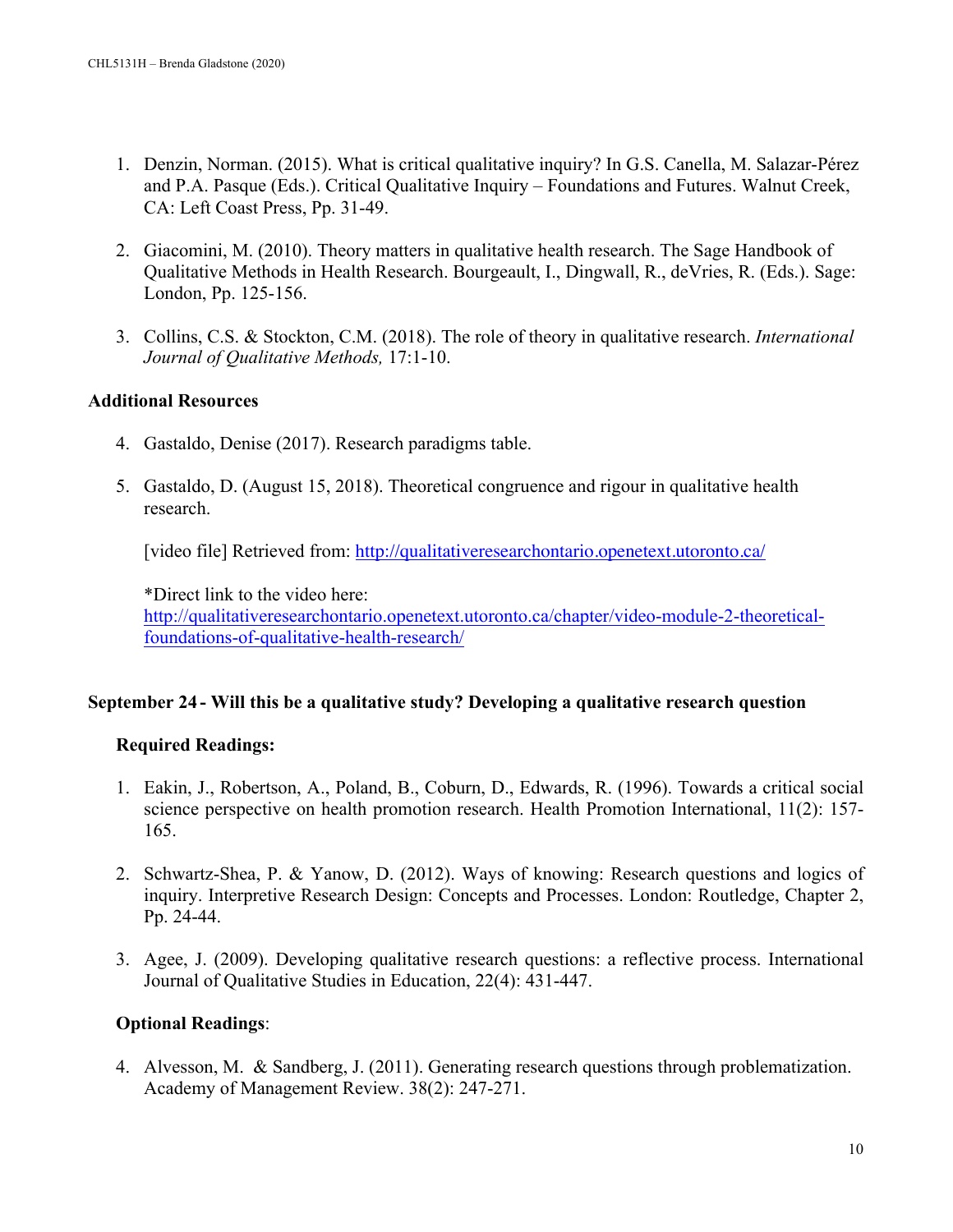### **October 01 NO CLASS**

### **October 08 – Phenomenological and social constructionist approaches: a focus on meaning**

## **Required Readings:**

- 1. van Manen, M. (2017). Phenomenology in its original sense. Qualitative Health Research, 17(6): 810-825.
- 2. Crotty, M. (1998). Constructionism: the making of meaning. The Foundations of Social Research: Meaning and Perspective. Thousand Oaks, CA: Sage. Chapter 3, Pp. 42 – 65.
- 3. Schwartz-Shea, P. & Yanow, D. (2012). Starting from meaning: Contextuality and its implications. Interpretive Research Design: Concepts and Processes. London: Routledge. Chapter 3, Pp.45 - 53.

## **Additional Resources:**

4. van Manen, M. (2011). Phenomenology Online (A resource for phenomenological inquiry): retrieved from: https://www.phenomenologyonline.com/inquiry/

# **Optional Readings:**

- 5. Berger, P.L. & Luckmann, T. The Social Construction of Reality: A Treatise in the Sociology of Knowledge. Introduction and Chapter 1, The Foundations of Knowledge in Everyday Life. Penguin Books, London. Pp. 11- 49.
- 6. van Manen, M. (2017). But is it phenomenology? *Qualitative Health Research,* 27(6): 775-779.
- 7. Dowling, M., From Husserl to van Manen. A review of different phenomenological approaches*. International Journal of Nursing Studies*, 2007. **44**(1): Pp. 131-142
- 8. Ward, K., Hoare, K., & Gott, M. (2015). Evolving from a positivist to constructionist epistemology while using grounded theory: reflections of a novice researcher. Journal of Research in Nursing, 20(6), 449-462. http://simplelink.library.utoronto.ca/url.cfm/507968

### **October 15 – Feminist and emancipatory approaches: A focus on power structures**

### **Required Readings:**

1. Doucet, A. & Mauthner, N. (2006). Feminist methodologies and epistemology. In C. D. Bryant and D. L. Peck (Eds.), Handbook of 21<sup>st</sup> Century Sociology, Thousand Oaks, CA: Sage, Pp. 26-32.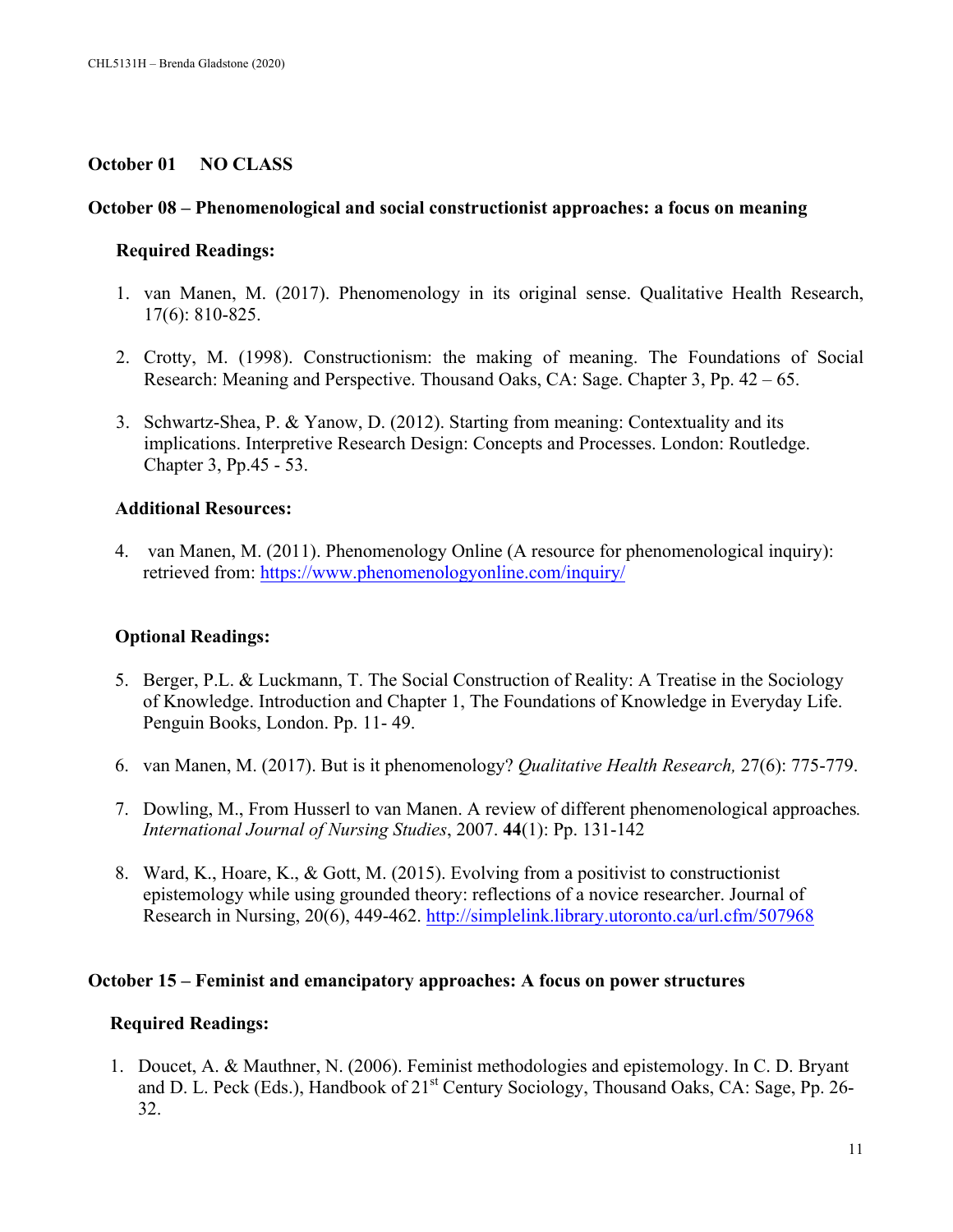- 2. Collins, P. (2015). Intersectionality's definitional dilemmas. *Annual Review of Sociology*, 41:1- 20. Doi: 10.1146/annurev-soc-073014-112142
- 3. Kincheloe, J.L., McLaren, P., Steinberg, S. R. & Monzo, L.D. (2018). Critical pedagogy and qualitative research: Advancing the bricolage. In N. Denzin & Y. Lincoln (Eds.), The Sage Handbook of Qualitative Research, 5<sup>th</sup> Edition, Thousand Oaks, CA: Sage, Pp. 235-260.

## **Additional Resources:**

4. Sim, S. & Van Loon, B. (2012). Introducing critical theory – A graphic guide. London: Icon Books (Pp. 3-15 and 164-165).

# **Optional Readings:**

- 5. Ahmed, S. (2007). A phenomenology of whiteness. *Feminist Theory*, 8(2): 149-168.
- 6. Deliovksy, K. (2017). Whiteness in the qualitative research setting: Critical skepticism, radical reflexivity and anti-racist feminism*. Journal of Critical Race Inquiry*, 4(1): 1-24.
- 7. Olesen, V. (2018). Feminist qualitative research in the millennium's first decade: Developments, challenges, prospects. In N.K. Denzin and Y.S. Lincoln (Eds.), The Sage Handbook of Qualitative Research, 5<sup>th</sup> Edition, Thousand Oaks, CA: Sage, Chapter 6.

### **October 22 – Part 1) Post/structuralism (postmodernism): a focus on power relations \***

## **Part 2) Post/humanism, new materialisms; and Indigenous ways of knowing: a focus on matter**

\***Guest Lecture** (2 – 3 pm), Donya Mosleh, PhD(c), MA, Rehabilitation Sciences Institute, University of Toronto, Holland Bloorview Kids Rehabilitation Centre Project title: '*Becoming the child with DMD': A posthuman ethnography of the production of disability, identity and illness*

- 1. Ramazanoglu, C. with Holland, J. (2002). Escape from epistemology? The impact of postmodern thought on feminist methodology. Feminist Methodology – Challenges and Choices. London: Sage, Pp. 83 – 104.
- 2. Jackson, A.Y. & Mazzei, L.A. (2018). Thinking with theory: A new analytic for qualitative inquiry. In N. Denzin & Y. Lincoln (Eds.), The Sage Handbook of Qualitative Research,  $5<sup>th</sup>$ Edition, Thousand Oaks, CA: Pp.717-735.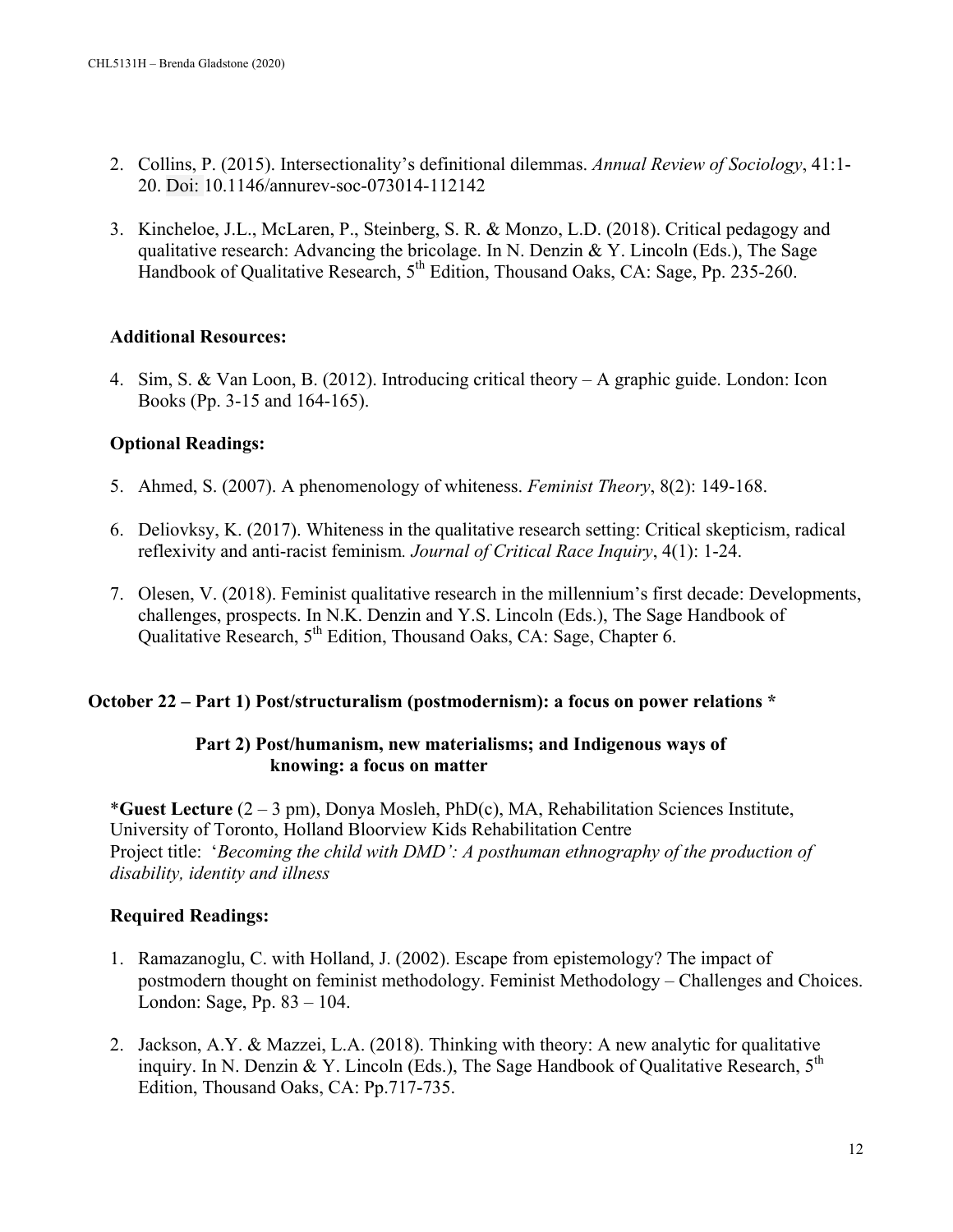3. Tuhiwai Smith, L. (2013). Towards developing Indigenous methodologies: Kaupapa Maori Research. Decolonizing Methodologies: Research and Indigenous Peoples. 2<sup>nd</sup> Edition, London: Zed Books, Pp. 315-342.

## **Additional Resources:**

4. New Materialisms: Key approaches. Compiled by D. Lupton, 4<sup>th</sup> revised version, September 2018.

# **Optional Readings:**

- 5. Cheek, J. (2000). *Situating postmodern thought*. Postmodern and Poststructural Approaches to Nursing Research. London: Sage, Pp. 17 -38; Cheek, J. (2000). *Thinking and researching poststructurally*. Postmodern and Poststructural Approaches to Nursing Research. London: Sage, Pp. 39-66.
- 6. Kumm, B.E. & Berbary, L. (2018). Questions for postqualitative inquiry: Conversations to come. *Leisure Sciences*, 40 (1-2): 71-84.
- 7. Fox, N. & Alldred, P. (2015). New materialist social inquiry: designs, methods and the researchassemblage. *International Journal of Social Research Methodology*, 18(4): 399-414.
- 8. Feely, M. Assemblage analysis: an experimental new-materialist method for analysing narrative data. *Qualitative Research,* 1-20, DOI: 10.1177/1468794119830641.
- 9. Kovach, M. (2018). Doing indigenous methodologies: A letter to a research class. In N. Denzin & Y. Lincoln (Eds.), The Sage Handbook of Qualitative Research,  $5<sup>th</sup>$  Edition, Thousand Oaks, CA: Pp. 214-234.
- 10. For further readings see also: Key Readings on Indigenous Ways of Thinking, Methodologies and Decolonization: CQ. (2019, December 09). *Publications*: https://ccqhr.utoronto.ca/resources/publications/.

# **Part II: Methodological and Qualitative Design Issues**

# **October 29 - Qualitative designs 1: Ethnography**

**\*Guest Lecture** (2-3 pm), Margot McMain-Klein, PhD, Project title: '*Bringing visibility to disability': Rethinking childhood disability online*.

# **Required Readings:**

1. Prentice, R. (2010). Ethnographic approaches to health and development research: the contributions of anthropology. In The Sage Handbook of Qualitative Health Research, I.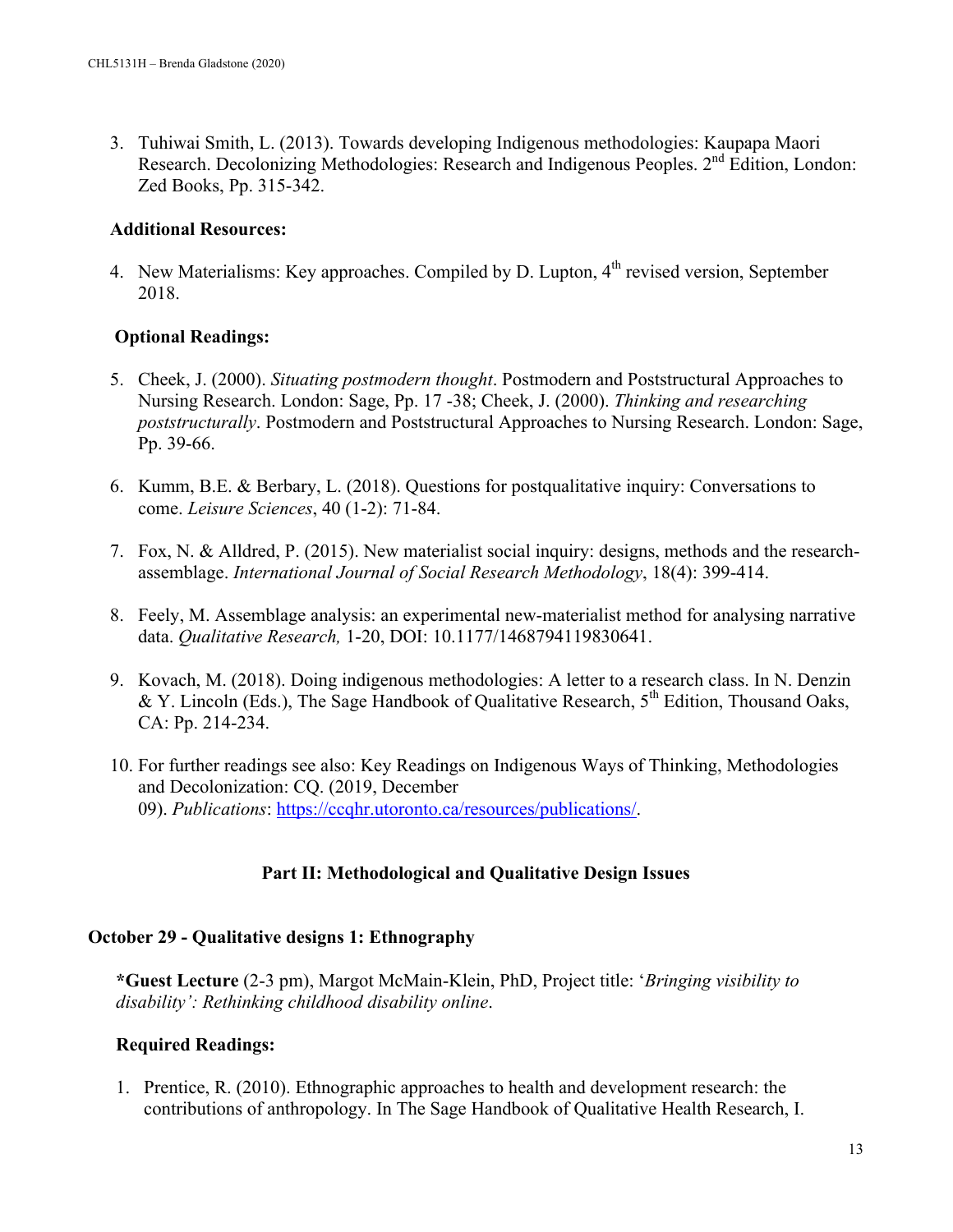Bourgeault, R. Dingwall, R. de Vries (Eds.), Pp. 157-173.

- 2. Wall, S. (2015). Focused ethnography: A methodological adaptation for social research in emerging contexts. *Forum Qualitative Sozialforschung/Forum Qualitative Research*16(1), Art. 1, http://www.qualitative-research.net/index.php/fqs/article/view/2182
- 3. Emerson, R., Fretz, R., Shaw, L. (2001). Participant observation and fieldnotes. Chap 24 in Handbook of Ethnography, P. Atkinson, A. Coffey, S. Delamont, J. Lofland, L. (Eds.). Sage Publications, Chapter 24, Pp. 352-368.

# **Additional Resources:**

- 4. Paradis, E. (August 15, 2018). (Participant) Observations in qualitative health research [ video file]. Retrieved from: : http://qualitativeresearchontario.openetext.utoronto.ca/
- 5. Webster, F. (August 15, 2018). Ethnography: Entering the field [ video file]. Retrieved from: http://qualitativeresearchontario.openetext.utoronto.ca/

\*Direct link to these videos here:

http://qualitativeresearchontario.openetext.utoronto.ca/chapter/video-module-3-doing-qualitativeresearch/

## **Optional Readings:**

- 4. Delamont, S. (2004). Ethnography and participant observation. In C. Seale, G. Gobo, J. F. Gubrium & D. Silverman (Eds.), Qualitative Research Practice, London: Sage Publications, Pp. 217-229.
- 5. Mulhall, A. (2003). In the field: notes on observation in qualitative research. Journal of *Advanced Nursing, 41*(3), 306-313.
- 6. Wolfinger, N. On writing fieldnotes: collection strategies and background expectancies, *Qualitative Research*, 2002, 2(1) 85-89.

# **November 05 - Qualitative designs 2: Case Study & Grounded Theory**

- 1. Stake, R. (2005). Qualitative case studies. In N.K. Denzin & Y.S. Lincoln (Eds.). Handbook of qualitative research, 3rd Edition, Thousand Oaks: Sage, Chapter 17, Pp. 443-466.
- 2. Sandelowski, M. (2011). "Casing" the research case study. *Research in Nursing & Health*, 34: 153-159.
- 3. Kenny, M. & Fourie, R. (2015). Contrasting classic, Straussian and constructivist grounded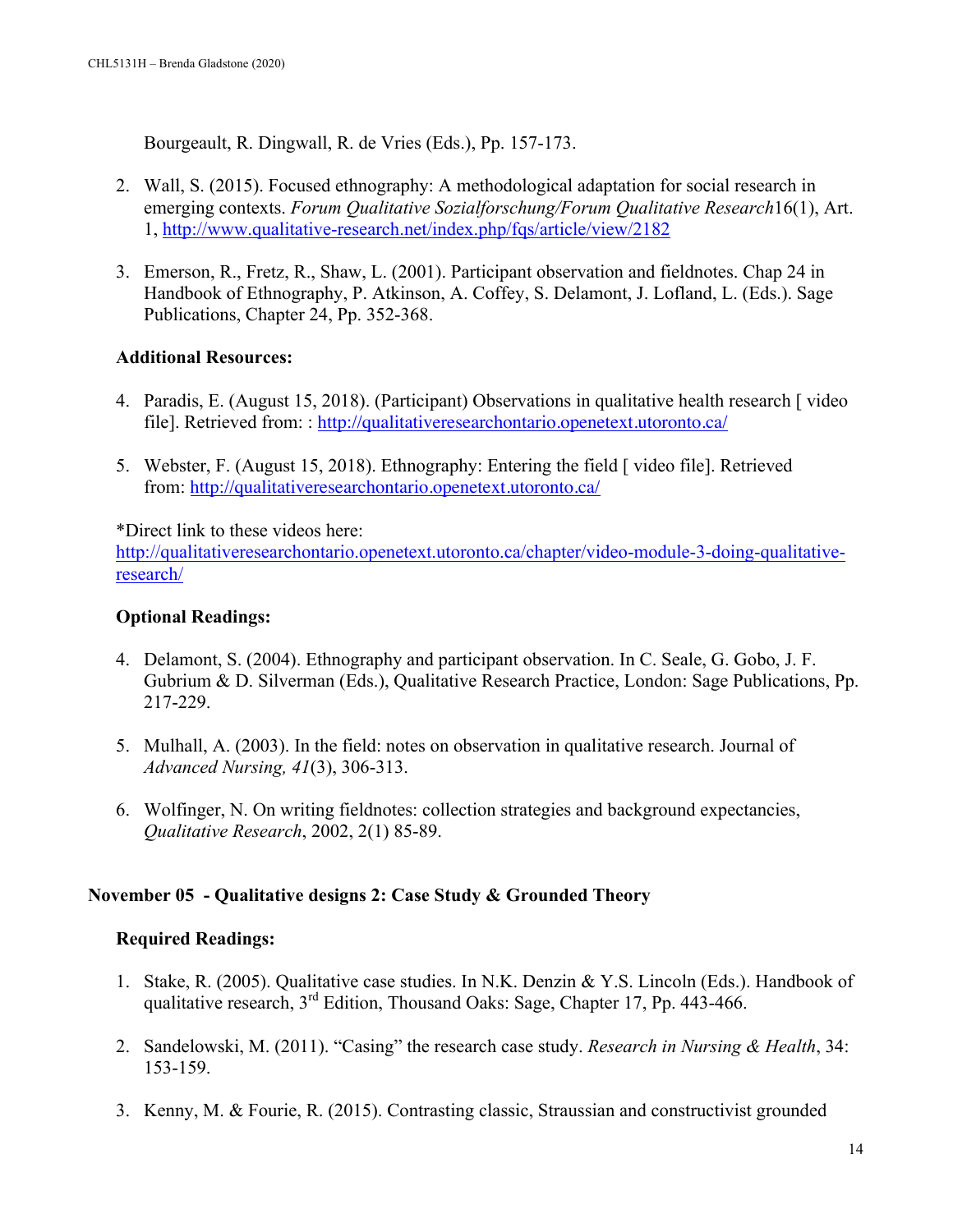theory: Methodological and philosophical conflicts. *The Qualitative Report,* 20(8): 1270-1289. Retrieved from http://www.nova.edu/ssss/QR/QR20/8/kenny1.pdf

4. Clarke, A. (2005). Pushing and being pulled around the postmodern turn. Situational Analysis: Grounded Theory After the Postmodern Turn, Sage, Pp. 2-36.

### **Additional Resources:**

5. Mohammed, S.D. (August 15, 2018). Case study research [video file]. Retrieved from: http://qualitativeresearchontario.openetext.utoronto.ca/

\*Direct link to the video here: http://qualitativeresearchontario.openetext.utoronto.ca/chapter/video-module-3-doingqualitative-research/

# **Optional Readings:**

6. Charmaz, K. (2017). Special invited paper: Continuities, contradictions and critical inquiry in Grounded Theory, *International Journal of Qualitative Methods*, 16:1-8.

## **November 12 – Qualitative designs 3: Participatory, community- and arts-based research approaches**

**\*Guest lecture** (2 – 3pm): Charlotte Lombardo, PhD (c), York University, Faculty of Environmental and Urban Change. Project title - Making With Place: Youth Artist Researchers as Creative Agents of Change

# **Required Readings:**

- 1. Kemmis, S. & McTaggart, R. (2005). Participatory action research. In N.K. Denzin & Y.S. Lincoln (Eds.). Handbook of qualitative research (3rd ed.). Thousand Oaks: Sage (chapter 23).
- 2. Wang, C. (1999). Photovoice: A participatory action research strategy applied to women's health. *Journal of Women's Health*, 8(2): 185-191.
- 3. Gladstone, B.M., and Stasiulis, E. (in press). Digital Story-telling Method. In P. Liamputtong (Ed.), Handbook of Research Methods in Health Social Sciences, Vol. 1. Singapore: Springer.

### **Additional Resources:**

4. Poland, B. (August 15, 2018). Community based participatory research [video file]. Retrieved from: http://qualitativeresearchontario.openetext.utoronto.ca/

Direct link to the video here: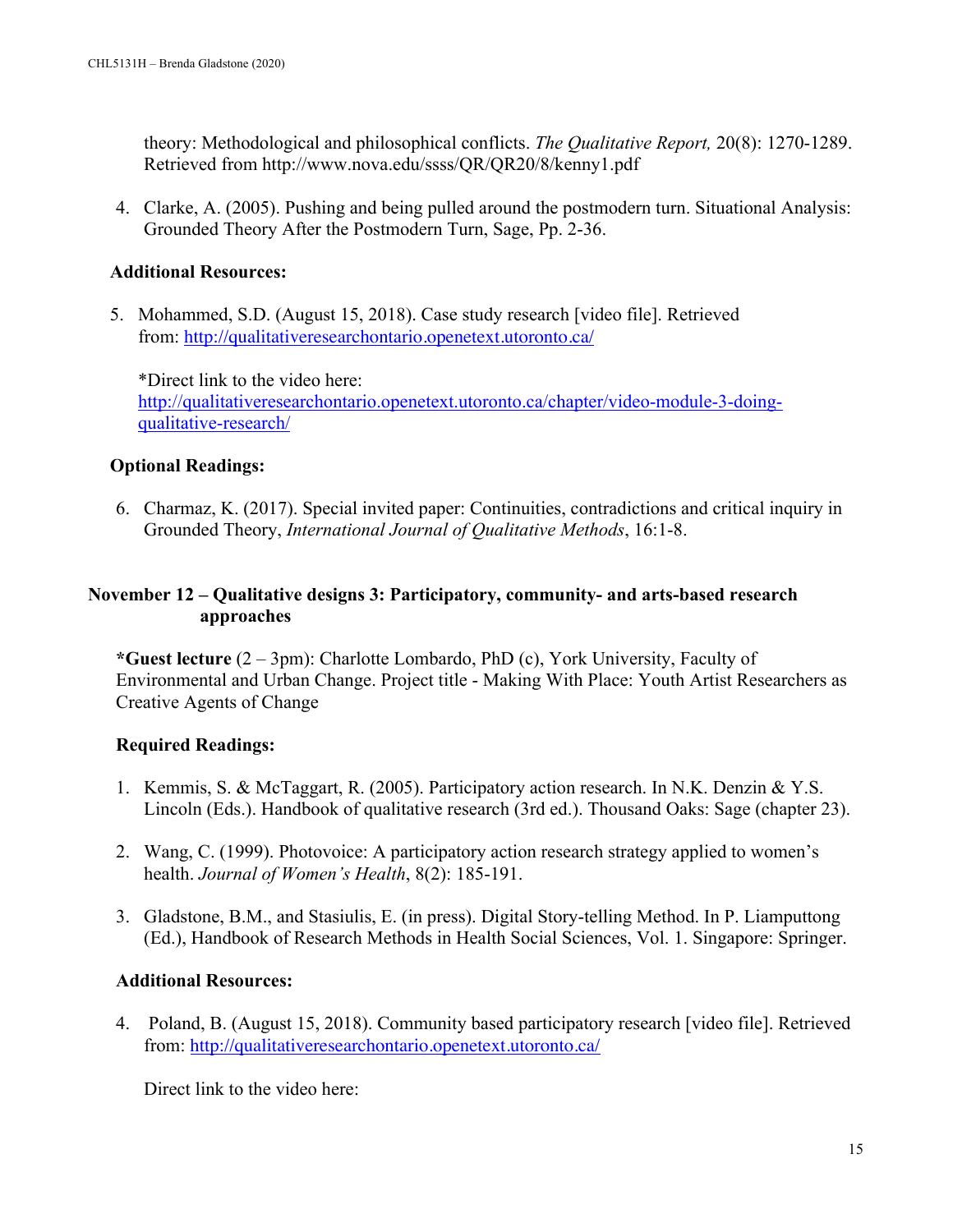http://qualitativeresearchontario.openetext.utoronto.ca/chapter/video-module-3-doingqualitative-research/

5. What is participatory health research? International Collaboration for Participatory Health Research, Position paper no. 1 available at: http://www.icphr.org/position-papers/position-paper-no-1

## **Optional Readings:**

- 6. Gastaldo, D., Magalhães, L., Carrasco, C., and Davy, C. (2012). Body-Map Storytelling as Research: Methodological considerations for telling the stories of undocumented workers through body mapping. Introduction, pp.  $5 - 9$  and Body mapping for research, pp.  $10 - 18$ . Retrieved from http://www.migrationhealth.ca/sites/default/files/Bodymap\_storytelling\_as\_reseach\_HQ.pdf
- 7. Pink, S. (2004). Visual methods. In C. Seale, G. Gobo, J. F. Gubrium & D. Silverman (Eds.), Qualitative Research Practice (pp. 361-377). London: Sage Publications.

## **November 19 – Qualitative designs 4: Guidance or constraint? Generic approaches**

## **Required Readings:**

- 1. Kahlke, R. (2014). Generic qualitative approaches: Pitfalls and benefits of methodological mixology. *International Journal of Qualitative Methods*, 13: 37-52.
- 2. Sandelowski, M. (2010). What's in a name? Qualitative Description Revisited. *Research in Nursing & Health,* 33:77-84. (\*Note**:** written in response to ideas first formulated in a 2000 paper on 'qualitative description'- see optional readings).

\*\*\*\*\*\*\*

3. Carter, S. M. & Little, M. (2007). Justifying knowledge, justifying method, taking action: Epistemologies, methodologies, and methods in qualitative research. *Qualitative Health Research,* 17 (10): 1316 – 1328.

### **Optional Reading:**

4. Sandelowski, M. (2000). What ever happened to qualitative description? *Research in Nursing & Health*, 23:334-340.

# **November 26 – Epistemological and methodological rigour: Reflexivity, positionality and the quality qualitative research**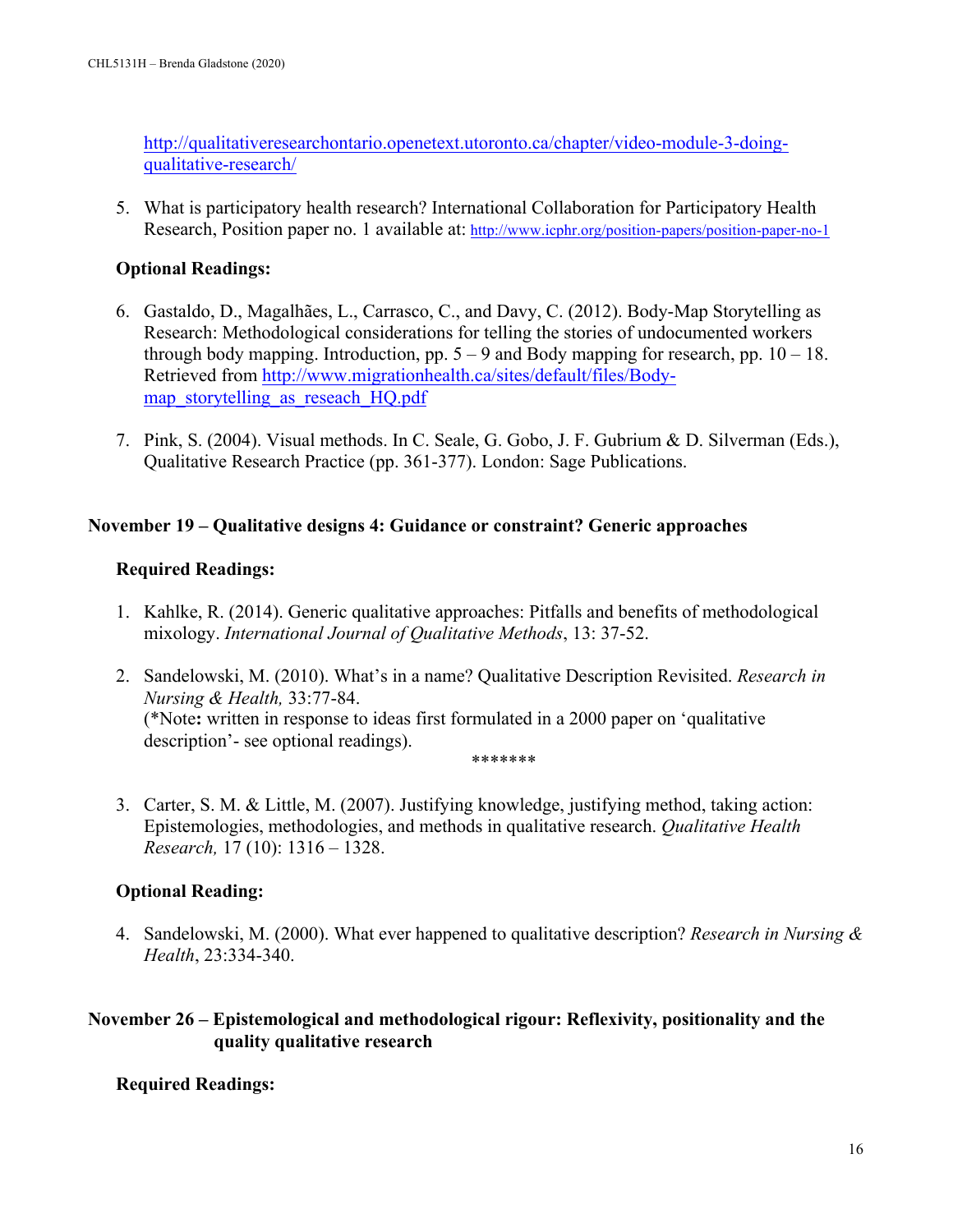- 1. Finlay, L. (2002). "Outing" the researcher: The provenance, process and practice of reflexivity. *Qualitative Health Research*, *12* (4), 531-545.
- 2. Eakin, M. & Mykhalovskiy, E. Reframing the evaluation of qualitative health research: reflections on a review of appraisal guidelines in health sciences. *Journal of Evaluation in Clinical Practice*, 9(2): 187-194.
- 3. Tracy, S. (2010). Qualitative quality: Eight "big tent" criteria for excellent qualitative research. *Qualitative Inquiry,* 16(10): 837-851.

# **Optional Reading:**

- 4. Ravenek, M.J. & Rudman, D. (2013). Bridging conceptions of quality in moments of qualitative research. *International Journal of Qualitative Methods*, 12: 436 – 456.
- 5. Morrow, S. (2005). Quality and trustworthiness in qualitative research in counselling psychology. *Journal of Counselling Psychology*, 52 (2): 250-260.

## **December 03 – Ethics as process**

## **Required Readings:**

- 1. Guillemin, M. & Gillam, L. (2004). Ethics, reflexivity and "ethically important moments" in research. *Qualitative Inquiry*, 10 (2): 261-280.
- 2. Liamputtong, P. (2007). Moral and ethical issues in researching vulnerable people. Researching the Vulnerable, London: Sage, pp. 23-46.
- 3. Cox, S., Drew, S., Guillemin, M., Howell, C., Warr, D. & Waycott, J. (2014). Guidelines for Ethical Visual Research Methods, The University of Melbourne, Melbourne.

# **Additional Resources:**

4. Peters, E. (August 15, 2018). Ethics in qualitative health research [video file]. Retrieved from: http://qualitativeresearchontario.openetext.utoronto.ca/

Direct link to video here: http://qualitativeresearchontario.openetext.utoronto.ca/chapter/video-module-2-theoreticalfoundations-of-qualitative-health-research/

# **Optional Readings:**

- 5. Ramcharan, P. and Cutcliffe, J. (2001). Judging the ethics of qualitative research: considering "ethics as process" model. Health and Social Care in the Community, 9 (6): 358-366.
- 6. Green, J. & Thorogood, N. (2014). Responsibilities, ethics and values. Qualitative Methods for Health Research. Sage Publications, Third Edition, pp. 64-92.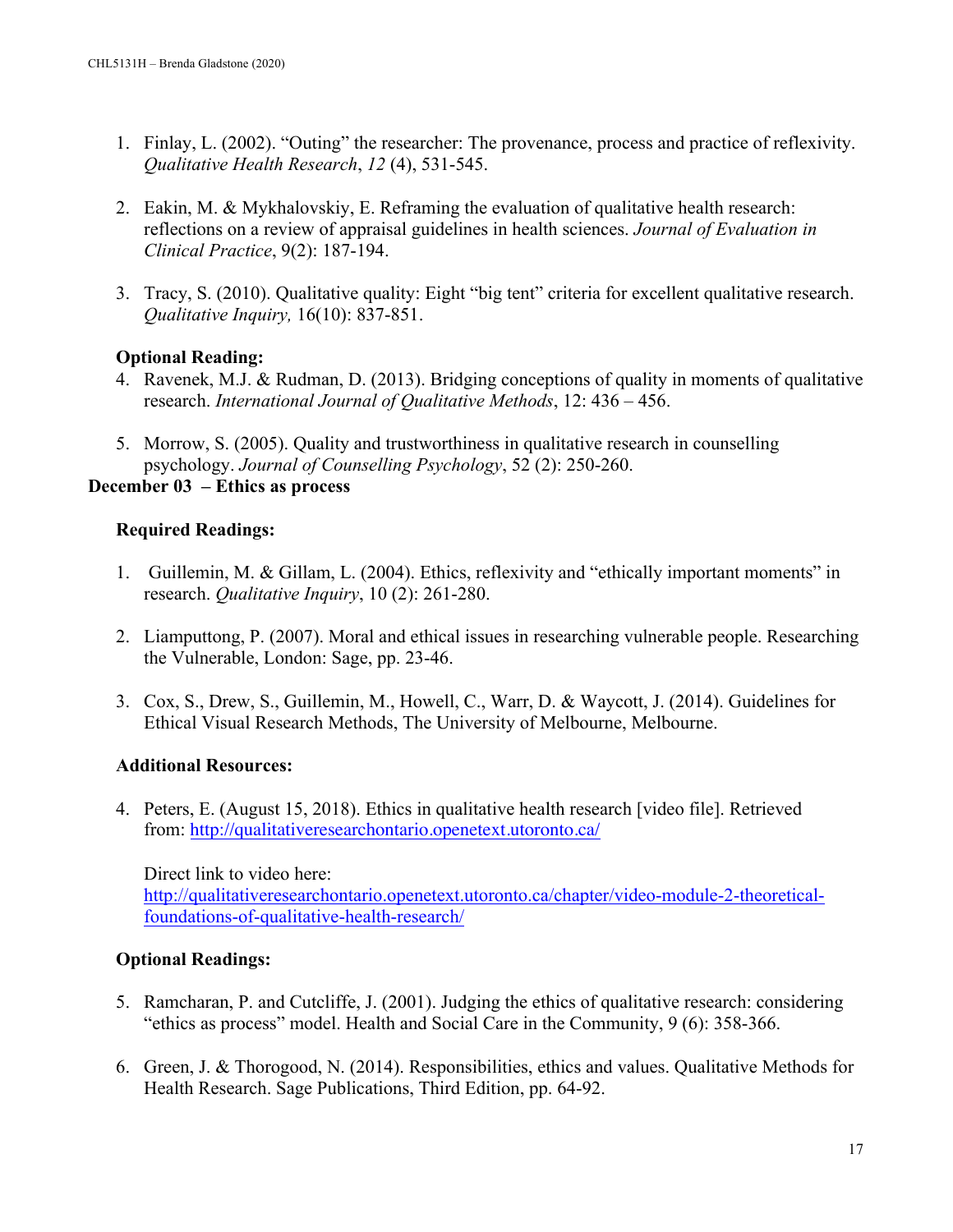7. Tuhiwai-Smith, L. Choosing the margins: The role of research in indigenous struggles for social justice (2006). In N. K. Denzin & M. D. Giardina (Eds.) Qualitative inquiry and the conservative challenge. Walnut Creek: Left Coast Press.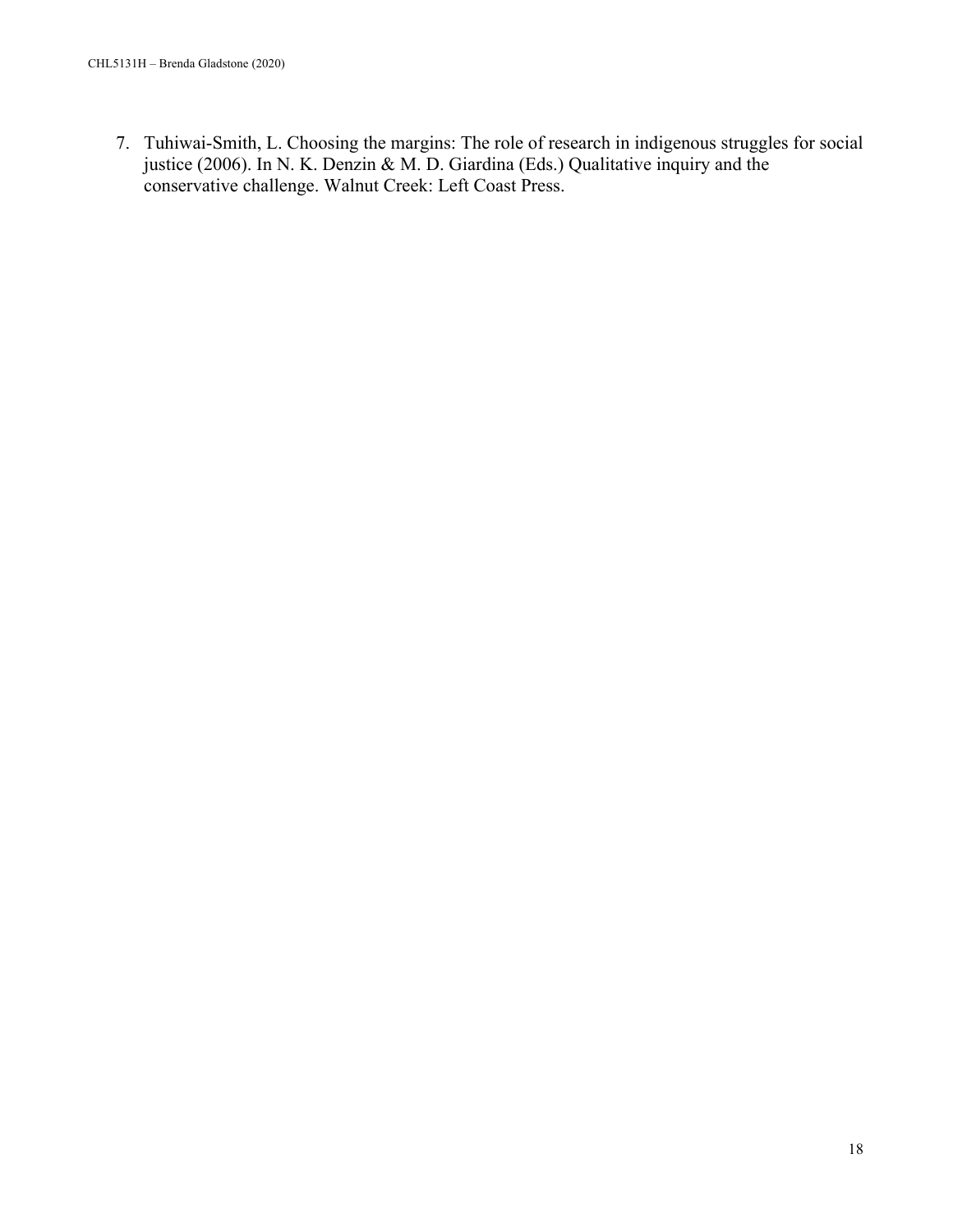# **Appendix A**

# **GUIDELINES FOR USING ZOOM2**

#### **Getting Started**

If you have not used zoom before, you can connect via the Internet or phone. See for example, this Zoom tutorial (and there are others): https://support.zoom.us/hc/en-us/articles/206618765-Zoom-video-tutorials. (Consider experimenting on the zoom platform ahead of time if you can, how to mute your microphone, turn your video on and off, use the 'raise hand' and other features listed under 'participants' at the bottom of the zoom screen. We will also go over this briefly in class.) Plan to join the Zoom class on time.

**Connectivity**

Students are encouraged to connect via computer, if there is a problem then connecting by phone is possible, as needed. When using the Zoom platform on your computer, close unneeded applications during class, to keep the video functioning optimally. If you are experiencing connection problems, try turning off the video to increase sound quality until connectivity is better, then turn your video back on. When possible, use a headset with an external microphone to improve audio.

#### **Video & Audio**

Students will be asked to mute their microphones at the start of class when they are not speaking to reduce background noise. If possible, students will ideally turn on their video at the start of class, to create a sense of community. However, if this is not possible at times, due to technical reasons, or due to privacy concerns, or other disruptions in your environment, I understand. Be mindful of your background lighting. If you are sitting in front of a window or light, you may be completely darkened on the screen. Using an overhead light or placing a light in front of you is recommended. Check your background to reduce distractions (moving cars, TV) or that nothing private is showing up on the screen.

#### **Participating**

When you want to speak you can physically raise your hand (which will be seen on video), or use the 'raise hand' feature, located at the bottom of your screen (under 'participants'). We will not be using the chat feature while in class, except to post links to resources we want to share with each other. When you are finished speaking it helps to let others know by saying "that's all" or "I'm done" or "thank you", to avoid confusion and the tendency to talk over one another (there is often a short delay on Zoom that makes it hard to know when someone is finished speaking).

#### **Security & Privacy**

The zoom platform is user friendly, but can also have some security and privacy weaknesses. To prevent interference from the outside, or 'zoom bombing', students will be provided a unique zoom link and password for this course.

### **Student Code of Conduct**

As we all adjust to online classes and lectures, and increasingly participate in virtual learning environments, students are reminded of the expectation that we all demonstrate respect for one another. As outlined in the

<sup>&</sup>lt;sup>2</sup> Adapted from: CHL7001H F1: *Public Health Perspectives on COVID-19*, Instructor: Blake Poland, which was originally adapted from: *Advanced Qualitative Research Methods in Social Work*— *Critical Discourse & Narrative Approaches for Interpretive Policy Analysis*. Instructor: Rupaleem Bhuyan & Plante, T. (2020, March 20). Top 10 tips for good zoom hygiene and etiquette education. Psychology Today.